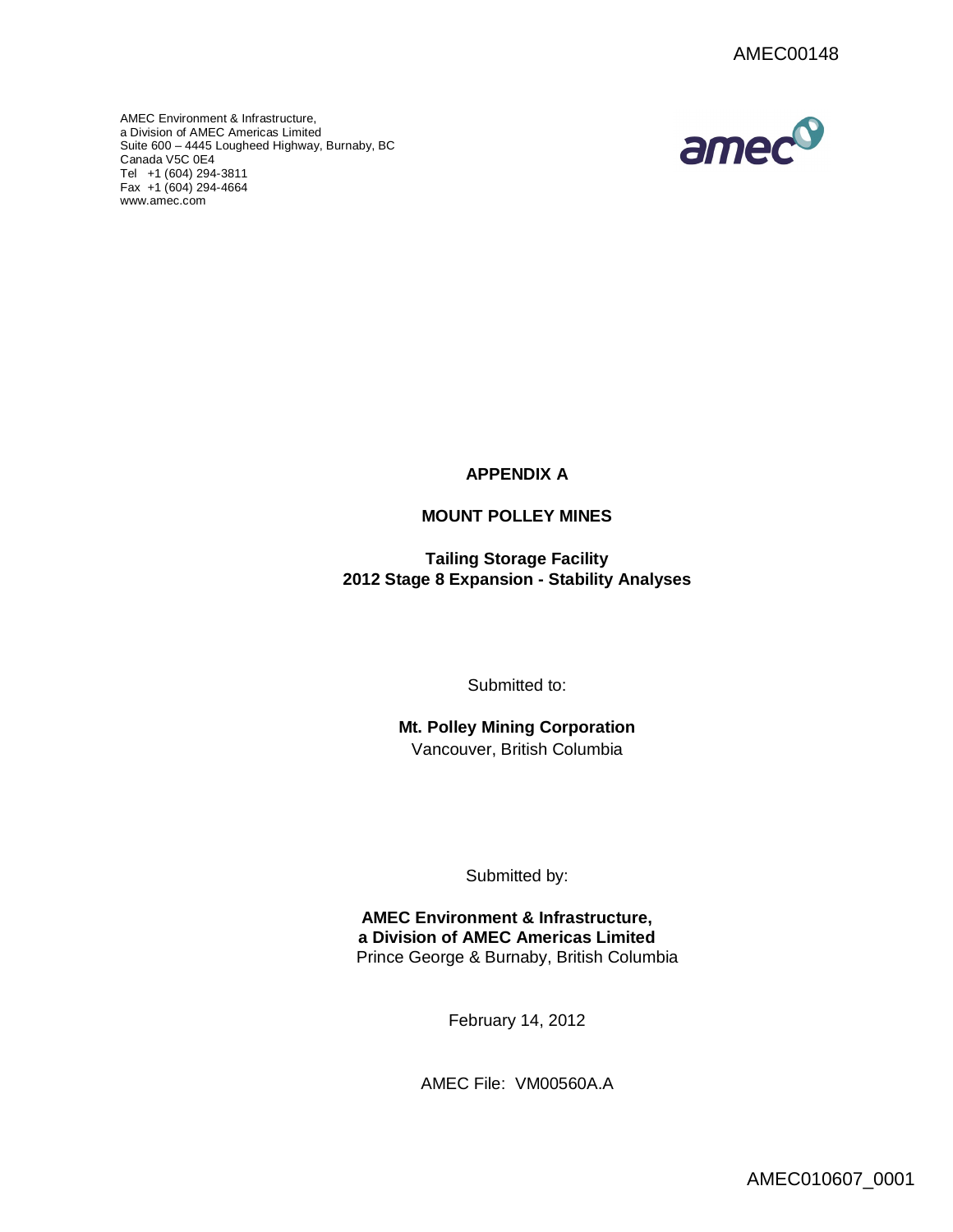

# **TABLE OF CONTENTS**

# **Page**

# **LIST OF FIGURES**

| Figure $1.1$ : |  |
|----------------|--|
| Figure 2.1:    |  |
| Figure 2.2:    |  |
| Figure 2.3:    |  |
| Figure 2.4:    |  |
| Figure 2.5:    |  |

# **LIST OF TABLES**

| Table 1.1:    |  |
|---------------|--|
| Table $2.1$ : |  |
| Table 2.2:    |  |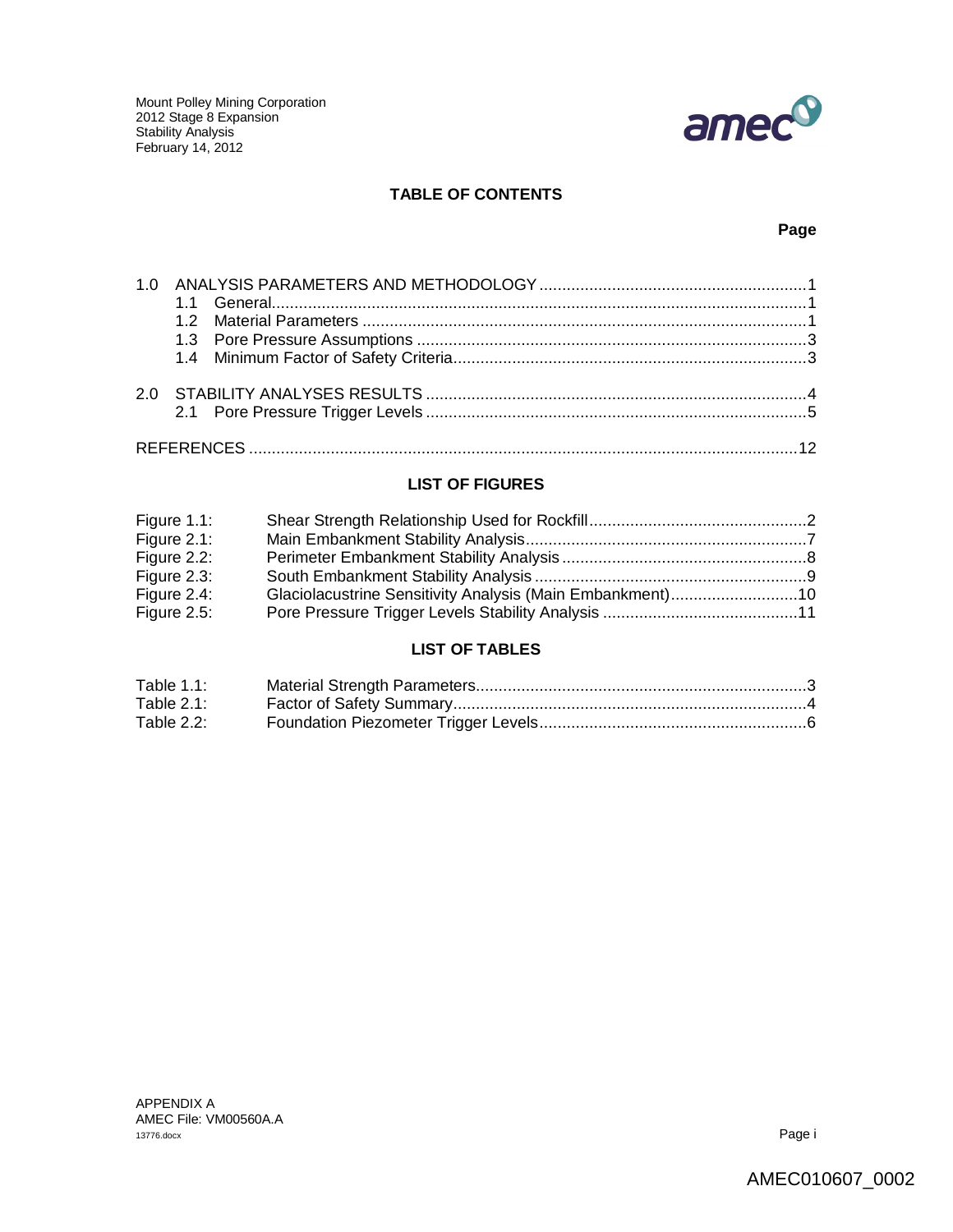

### **1.0 ANALYSIS PARAMETERS AND METHODOLOGY**

### **1.1 General**

Two-dimensional limit equilibrium stability analyses were carried out using the computer code SLOPE/W (GeoStudio, 2007). The analyses utilized the Morgenstern-Price method of slices solution. There are seven main materials incorporated into the analyzed sections, Zone S (compacted till fill), Zone C (rockfill), tailings, foundation tills (ablation, basal), glaciolacustrine and glaciofluvial sediments, and bedrock. The material properties used for the analyses are based on previously established parameters assumed by KP (2007) with minor modifications deemed appropriate by AMEC. The parameters used in the stability analyses presented herein are summarized in Table 1.1.

The stability of the three dam sections is dependent on the strength of the downstream rockfill shell and foundation materials. The compacted till core is supported by the downstream rockfill shell and does not significantly contribute to the stability of the embankment from a slope stability perspective.

### **1.2 Material Parameters**

In the fall of 2011, AMEC conducted a field investigation, involving sonic drilling, to replace broken instrumentation and to gather additional information around the base of the embankment, with specific focus on the extent and geotechnical characteristics of glaciolacustrine and glaciofluvial sediments within the glacial till units that predominate within the dam foundations. The following is the summary of the findings as presented in the AMEC Site Investigation Report:

#### Main Embankment

Glaciolacustrine and glaciofluvial units exist between an upper and lower till unit, with thicknesses ranging from approximately 5 to 33m.

#### Perimeter Embankment

Glaciolacustrine and glaciofluvial units exist within the glacial till units. At Stn.4+000 the thicknesses are approximately 3 to 4m, while at Stn.3+300 the thickness of the unit is approximately 4m. Glacial till was the only soil unit encountered in the drill hole at Stn.4+500.

#### South Embankment

Only a thin unit of glaciolacustrine soil, in the order of 0.6m, was encountered within foundation soils near Stn.1+100.

The glaciolacustrine/glaciofluvial unit generally was found to be varved with predominantly silt and clayey silt of low plasticity, interbedded with more granular glaciofluvial deposits. There is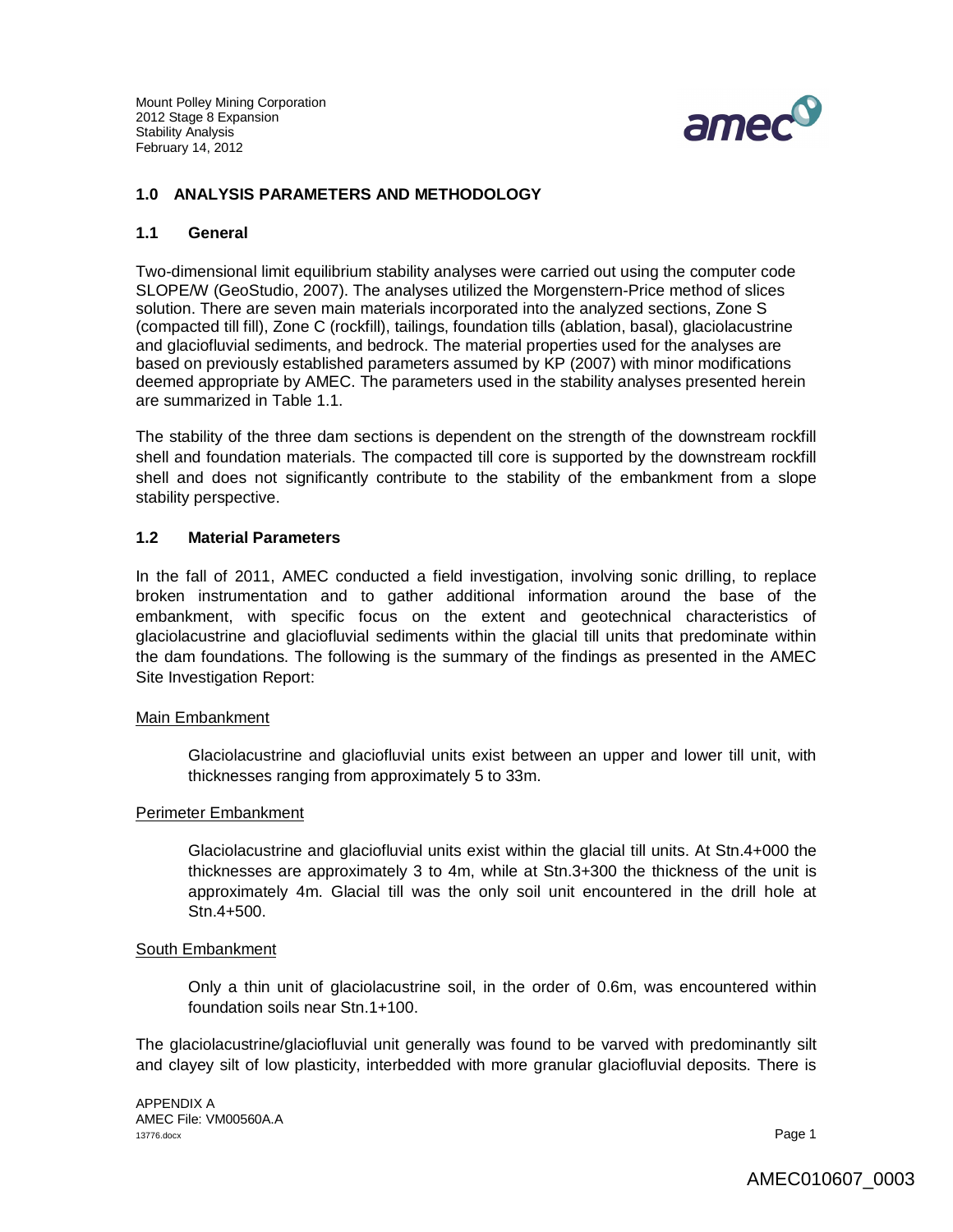

no indication of pre-shearing within the glaciolacustrine (each unit was checked by peeling the cores apart for close visual examination, specifically looking for slickensided surfaces). Therefore a shear strength of  $c' = 0$ , and  $\phi' = 28^\circ$  is judged reasonable for the glaciolacustrine unit, although sensitivity analyses were carried out within the range given in Table 1.1.

The till unit was generally observed as silty sand and gravel with occasional interbedded sand seams at depth.

The rockfill shear strength is taken as stress-level dependent as per Leps (1970), as illustrated in Figure 1.1. It is anticipated that the rockfill used for construction of the 2012 expansion will be comparable to that used for the past dam raises. As such, the trend for average rockfill was used because the rockfill is anticipated to be:

- strong and durable with high compressive strength;
- well-graded, and comprised of highly angular rock; and
- will receive moderate compactive effort.



*Figure 1.1: Shear Strength Relationship Used for Rockfill*

During the 2011 construction season, AMEC observed that on average the bulk unit weight of the till on average is 20.5 kN/m<sup>3</sup>, so this is now adopted for the purposes of stability analyses. The material strength parameters used in the stability analyses are as summarized in Table 1.1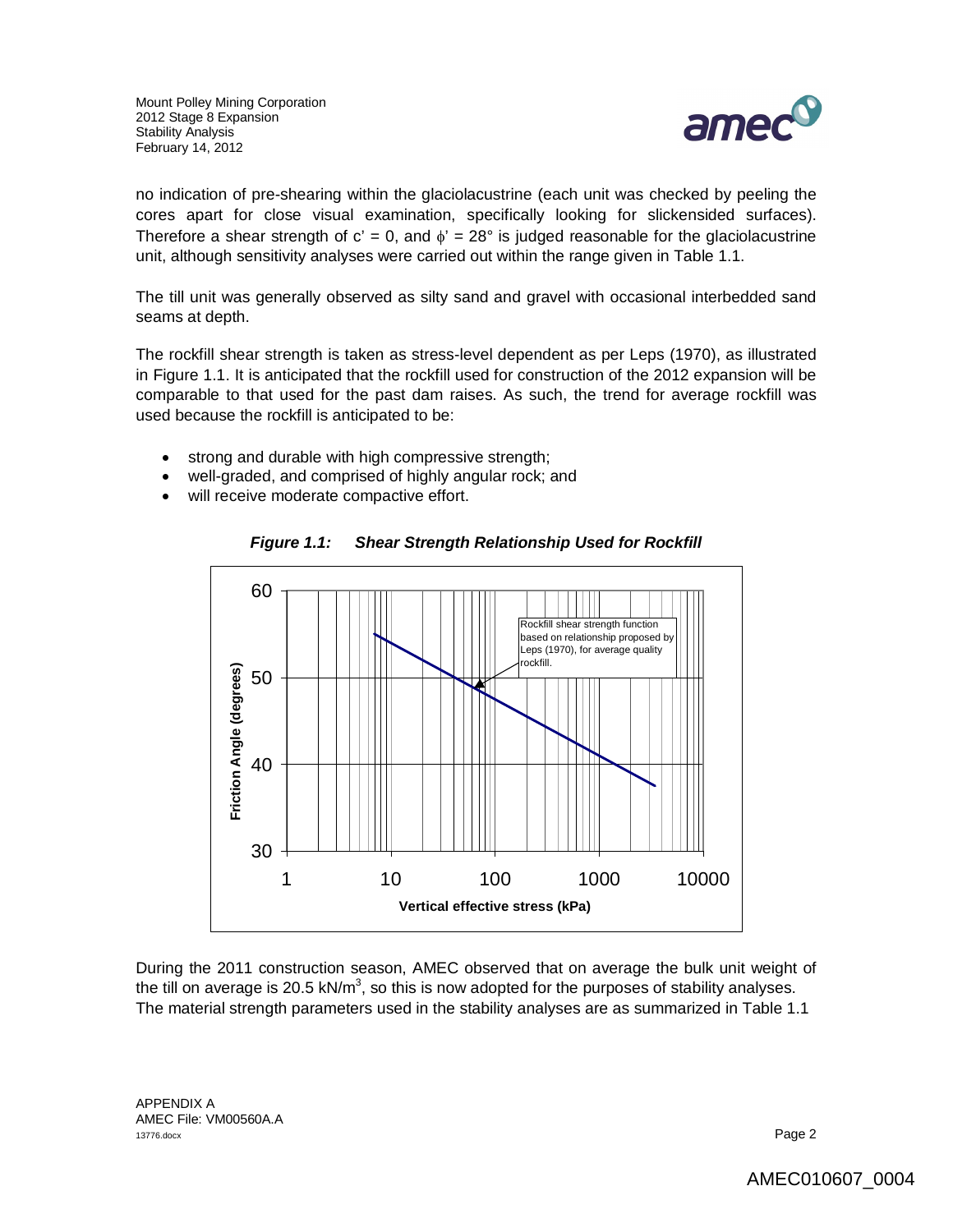

| Material                       | Yь<br>(Bulk Unit Weight)<br>(kN/m <sup>3</sup> ) | ď,<br>(Friction Angle)<br>(degrees)                                                 | c' (Cohesion)<br>(kPa) |
|--------------------------------|--------------------------------------------------|-------------------------------------------------------------------------------------|------------------------|
| Rockfill (Zone C)              | 22                                               | Defined by Lep's (1970) shear normal<br>function for average quality rockfill (Note |                        |
| Compacted Till Fill (Zone S)   | 20.5                                             | 35                                                                                  | 0                      |
| Glaciolacustrine/Glaciofluvial | 20                                               | 28<br>Sensitivity analysis (24 through 33)                                          | 0                      |
| Basal Till                     | 21                                               | 33                                                                                  | 0                      |
| Tailings                       | 18                                               | 30 (drained)<br>$S_v/\sigma_v' = 0.1$ (undrained)                                   |                        |

| <b>Table 1.1:</b> | <b>Material Strength Parameters</b> |
|-------------------|-------------------------------------|
|-------------------|-------------------------------------|

*Note 1: The shear normal function used for the rockfill accounts for the stress-level dependency of the normalized shear strength as expressed by the effective friction angle (') – see Figure 1.1.* 

### **1.3 Pore Pressure Assumptions**

Where possible, the current phreatic surfaces were derived from vibrating wire piezometer readings installed in the embankments or into the embankment foundation. Where no piezometric pressure data was available, the phreatic surface was estimated based on trends on monitored sections, interpolation of piezometer data, observed piezometric trends over the years at this facility, and experience from other tailings dams of similar design with similar foundation conditions.

The phreatic surface for the 2012 expansion was estimated by increasing current phreatic surface on the upstream side of the core by 3.4 m, equivalent to the Stage 8 raise, while maintaining the phreatic surface downstream of the core indicated by interpolation of piezometric data.

The rockfill was assigned zero pore pressure except where located below the phreatic surface, below which pore pressures at any given point were taken as hydrostatic.

The phreatic surface modeled in the analyses reflects the pore pressures observed in the glaciolacustrine/glaciofluvial unit.

### **1.4 Minimum Factor of Safety Criteria**

The minimum factor of safety (FoS) criteria for design is 1.3 for short-term (during construction) and 1.5 for long-term (closure) steady state conditions.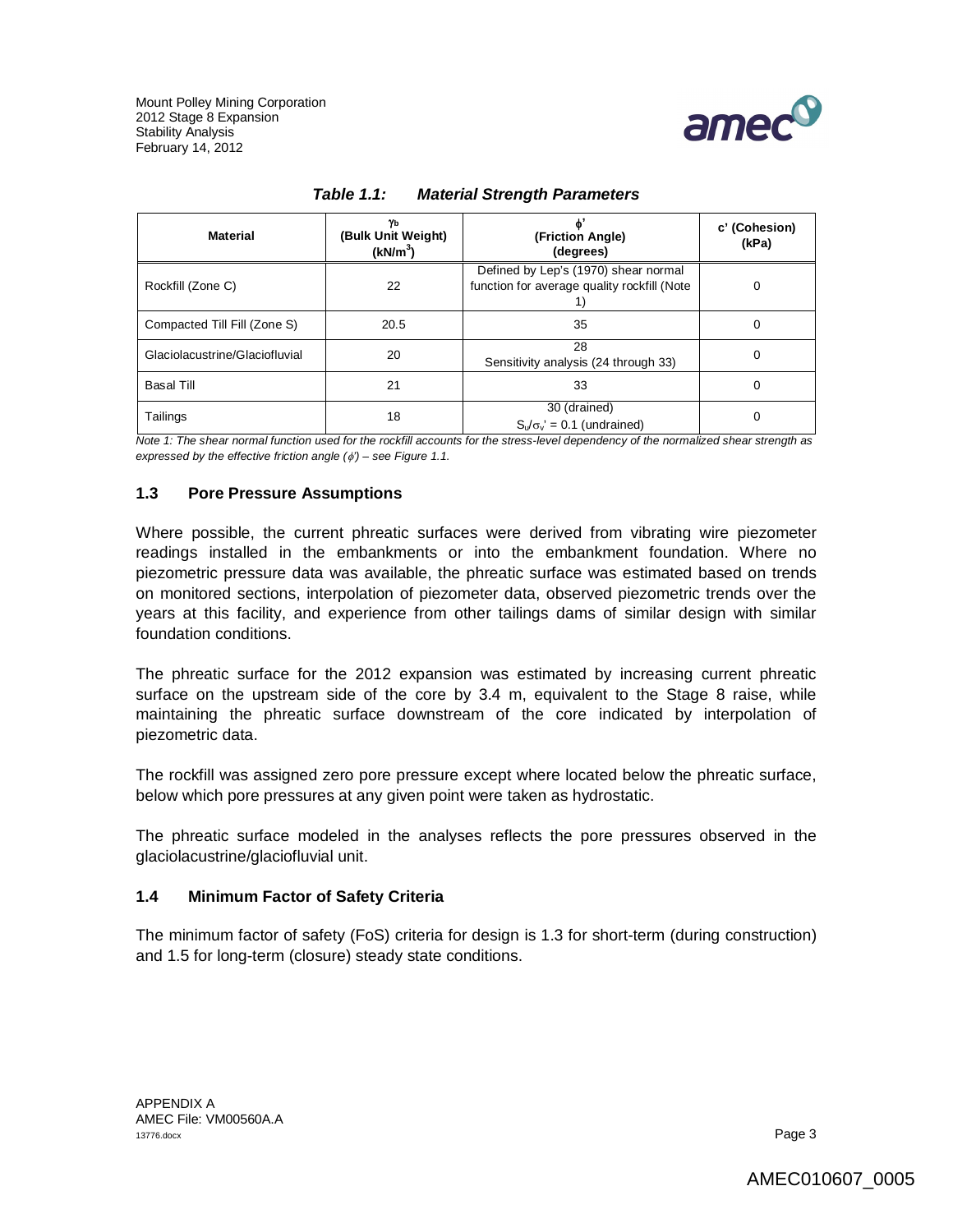

## **2.0 STABILITY ANALYSES RESULTS**

The stability analyses of the TSF 2012 expansion were carried out for three cross sections of the embankment (Perimeter, Main, and South). These sections are near the previously analyzed sections. Slight modifications to the analyzed cross sections were made to eliminate confusion between the planes and sections references in previous reports. The stability results are presented in Figure 2.1 through Figure 2.3 and are summarized below in Table 2.1.

To analyze stability of the embankment two cases were considered for each cross section. Case one considers drained shear strength within the tailings, while the second case considers the undrained tailings shear strength scenario.

| <b>Section Embankment</b>                                                    | <b>Current Conditions</b> | 2012 Stage 8 Expansion | Approximate<br><b>FoS Reduction</b> |
|------------------------------------------------------------------------------|---------------------------|------------------------|-------------------------------------|
| Tailings shear strength: drained (c' = 0, $\phi'$ = 30°)                     |                           |                        |                                     |
| Main (Ch. 20+60)                                                             | 1.37                      | 1.32                   | 3.6%                                |
| Perimeter (Ch. 39+90)                                                        | 2.01                      | 1.89                   | 6.0%                                |
| South (Ch. 7+20)                                                             | 2.25                      | 2.07                   | 8.0%                                |
| Tailings shear strength: post-liquefaction, undrained $(S_v/\sigma_v = 0.1)$ |                           |                        |                                     |
| Main (Ch. 20+60)                                                             | 1.33                      | 1.27                   | 4.5%                                |
| Perimeter (Ch. 39+90)                                                        | 1.98                      | 1.82                   | 8.1%                                |
| South (Ch. 7+20)                                                             | 2.23                      | 2.03                   | 9.0%                                |

*Table 2.1: Factor of Safety Summary*

Sensitivity analyses were undertaken for the main embankment (the one with the lowest FoS) considering a range of shear strengths within the glaciolacustrine/glaciofluvial unit, for peak (drained) and post-liquefaction residual (undrained) shear strength conditions within the tailings. The results of these analyses are summarized on Figure 2.4. For the 2012 raise configuration, an acceptable factor of safety ( $\geq 1.3$ ) is obtained for a glaciolacustrine/glaciofluvial unit  $\phi'$  value of 27°.

To analyze the 2012 expansion impact on the overall stability of the embankment, analyses comparing the 2011 as-built condition and 2012 expansion were performed. Similar to the 2011 expansion the stability analyses identified that the main embankment was the critical section for the 2012 expansion (i.e. the section yielding the lowest FoS). A FoS reduction of about 3.6% was observed in the main embankment for the case of peak (drained) strength within the tailings, while a 4.5% reduction was observed for the post-liquefaction residual (undrained) strength within the tailings. Similarly, due to the negligible reduction in FoS under static loading conditions, it is reasonable to infer that the seismic stability situation would remain essentially unchanged relative to KP's 2007 analyses, which predicted earthquake-induced deformations,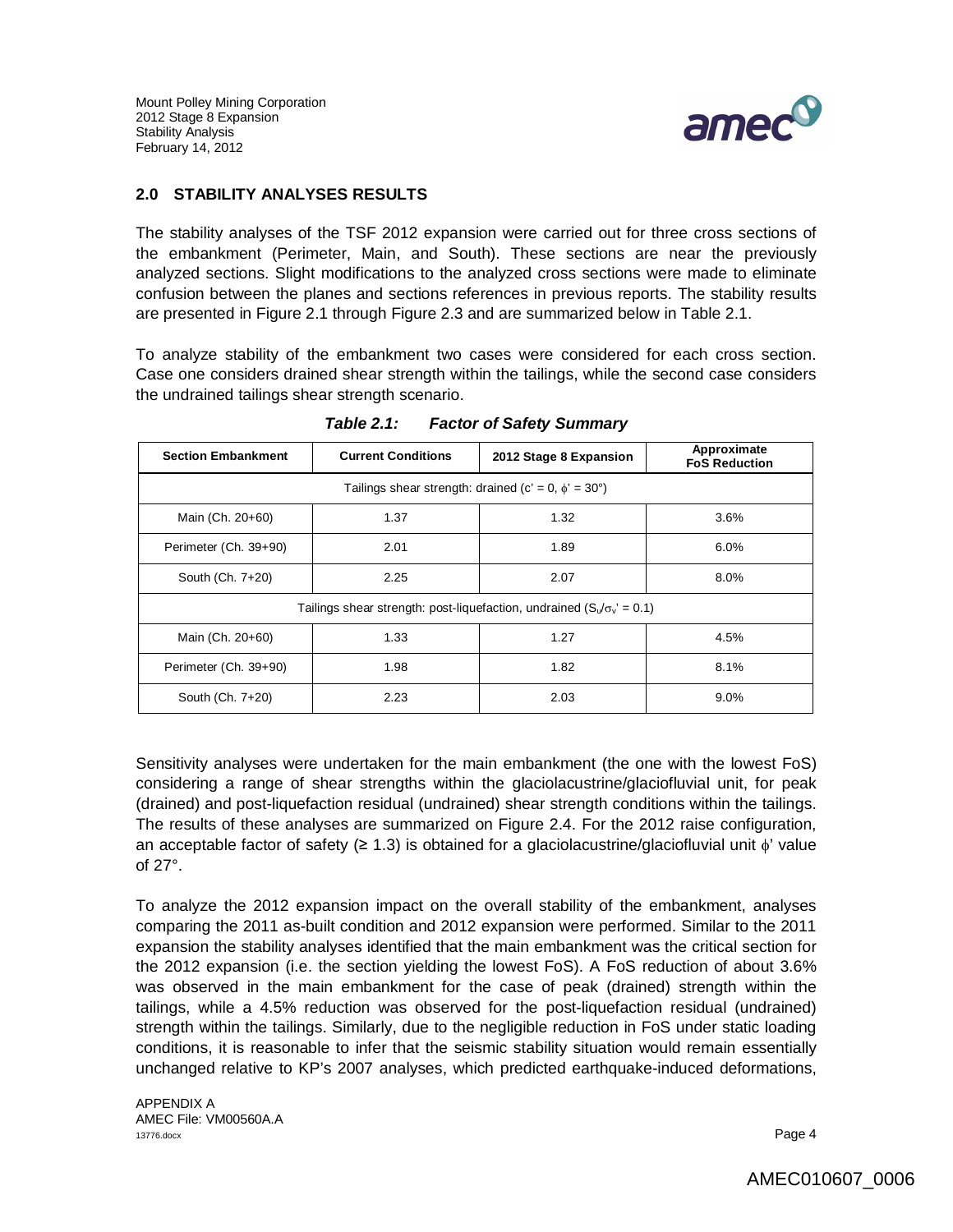

under the design earthquake loading, to be well within tolerable limits. Thus, the stability requirement is satisfied for the 2012 expansion.

A stability analyses for the ultimate embankment configuration will be undertaken in 2012. This analysis will review the embankment to an elevation of 970 m or as specified. In addition, during the ultimate design stability analysis the timing of flattering/extending of the overall downstream slope will be assessed to maintain a FoS during construction above 1.3 and ultimately achieve the minimum closure requirement of 1.5 once the embankment is completed to its final configuration.

## **2.1 Pore Pressure Trigger Levels**

Pore pressure trigger levels are a useful means of relating monitored piezometer data to the stability analyses and the achieved factors of safety. In this way, piezometric alert levels can be quantified, with pre-set actions to be taken if defined trigger levels are approached or exceeded.

To determine the pore pressure trigger levels in the foundation piezometers additional stability analyses were performed. As the main embankment cross sections was determined to be the critical section, as stated above; thus, this cross section and the pore pressures associated with this section were utilized to assess and assign trigger levels. A red, yellow, green stoplight approach was utilized and the conditions are depicted as follows:

Red (factor of safety at or below  $1.1$ ) – If the foundation piezometers indicate a red condition, crest raising is to cease. AMEC's Senior Technical Engineer is to be informed immediately, and a corrective course of action will be implemented as per direction of the AMEC's Senior Technical Engineer, including intensified monitoring, and placement of a stabilization buttress to flatten the overall slope in the embankment area of concern.

Yellow (factor of safety above 1.1 and below 1.3) – If the foundation piezometers indicate a yellow condition, work should be temporarily suspended in around the embankment, AMEC's Senior Technical Engineer is to be informed, and a corrective action will be implemented as per direction of the AMEC's Senior Technical Engineer. Access to the embankment should be limited to essential personnel.

Green (factor of safety above 1.3) – If the foundation piezometers indicate a green condition, work in and around the embankment is to continue as needed.

It should be noted that a yellow or red condition is not triggered by a single piezometer on a given instrumentation section yielding a reading of concern. Such conditions will only be triggered if most or all foundation piezometers reach the requisite trigger levels. If individual piezometers on a section approach or reach threshold levels while the remainder do not, additional and/or intensified monitoring may be specified, but the threshold levels described above will not be deemed as having been triggered.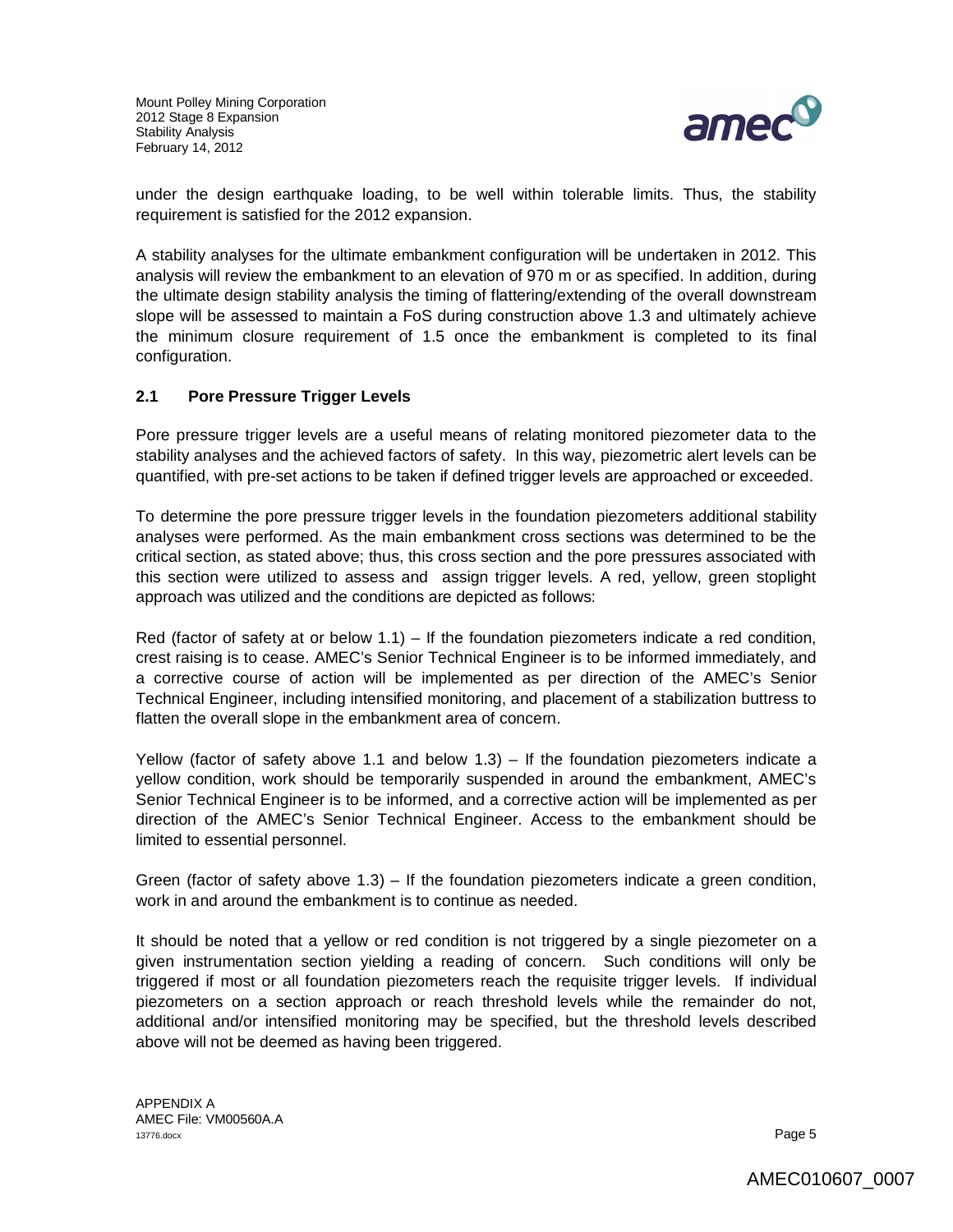

Besides the specified trigger levels, piezometric trends are to be closely monitored in the foundation piezometers. Small variations in the piezometric readings are expected, however if a spike occurs in any of the foundation piezometers, and/or an unexpected a consistent trend of increasing pore pressure is noted, AMEC's Support Engineer is to be informed immediately to assess the situation.

The results of the pore pressure trigger level stability analyses are presented in Figure 2.5 and are summarized in the Table 2.2 below, which applies only for the main embankment piezometers. Factor of safety values for the perimeter and south embankments are sufficiently high that monitoring of piezometric trends, without defined trigger levels, is deemed sufficient.

| <b>Condition</b> | <b>Modeled Elevation</b><br>(m) | <b>Above Original Ground</b><br>Elevation (912m) (m) |
|------------------|---------------------------------|------------------------------------------------------|
| RFD.             | Above 925                       | >13                                                  |
| <b>YELLOW</b>    | Between 921 and 925             | 9 to 13                                              |
| GREEN            | Less than 921                   |                                                      |

### *Table 2.2: Foundation Piezometer Trigger Levels*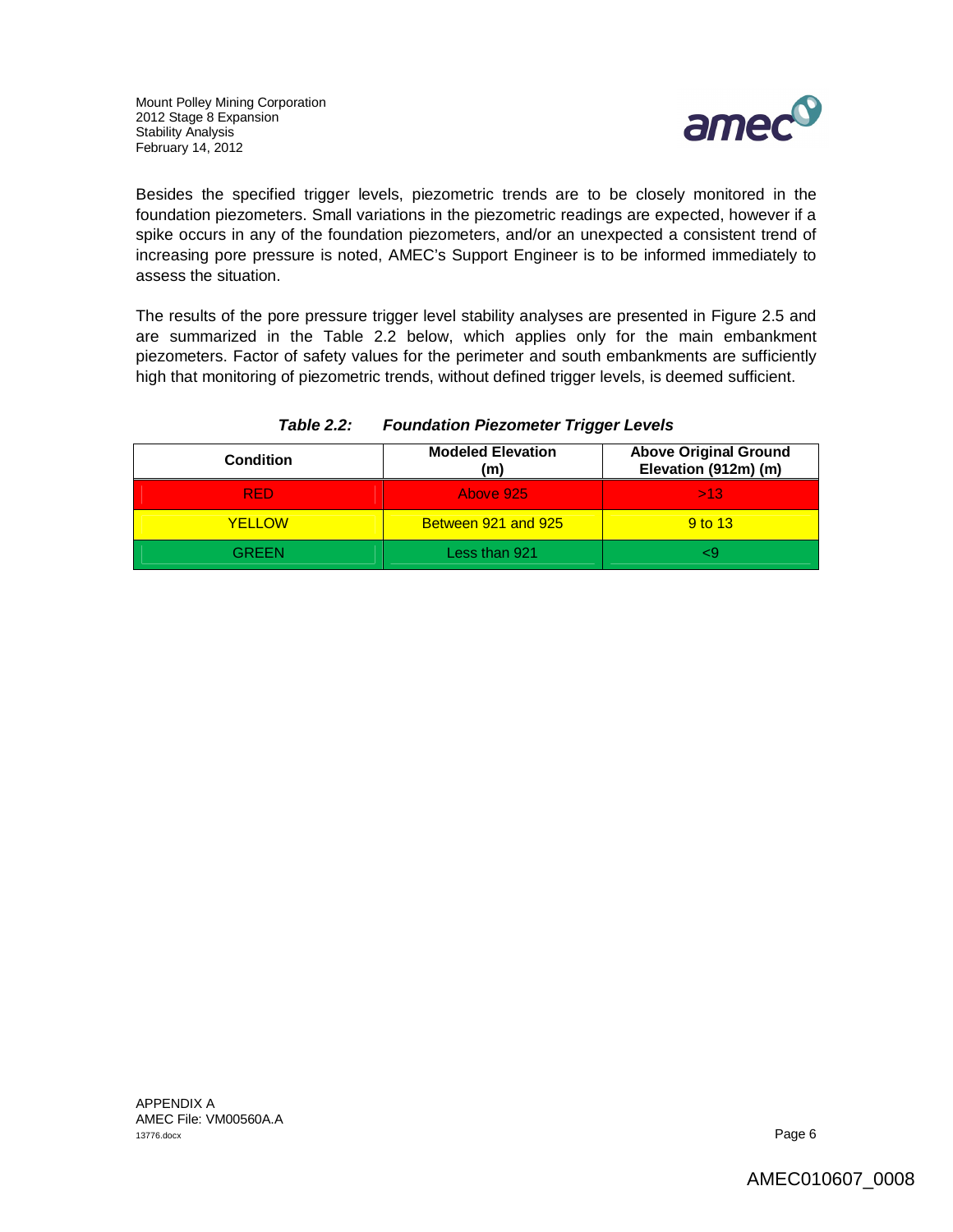



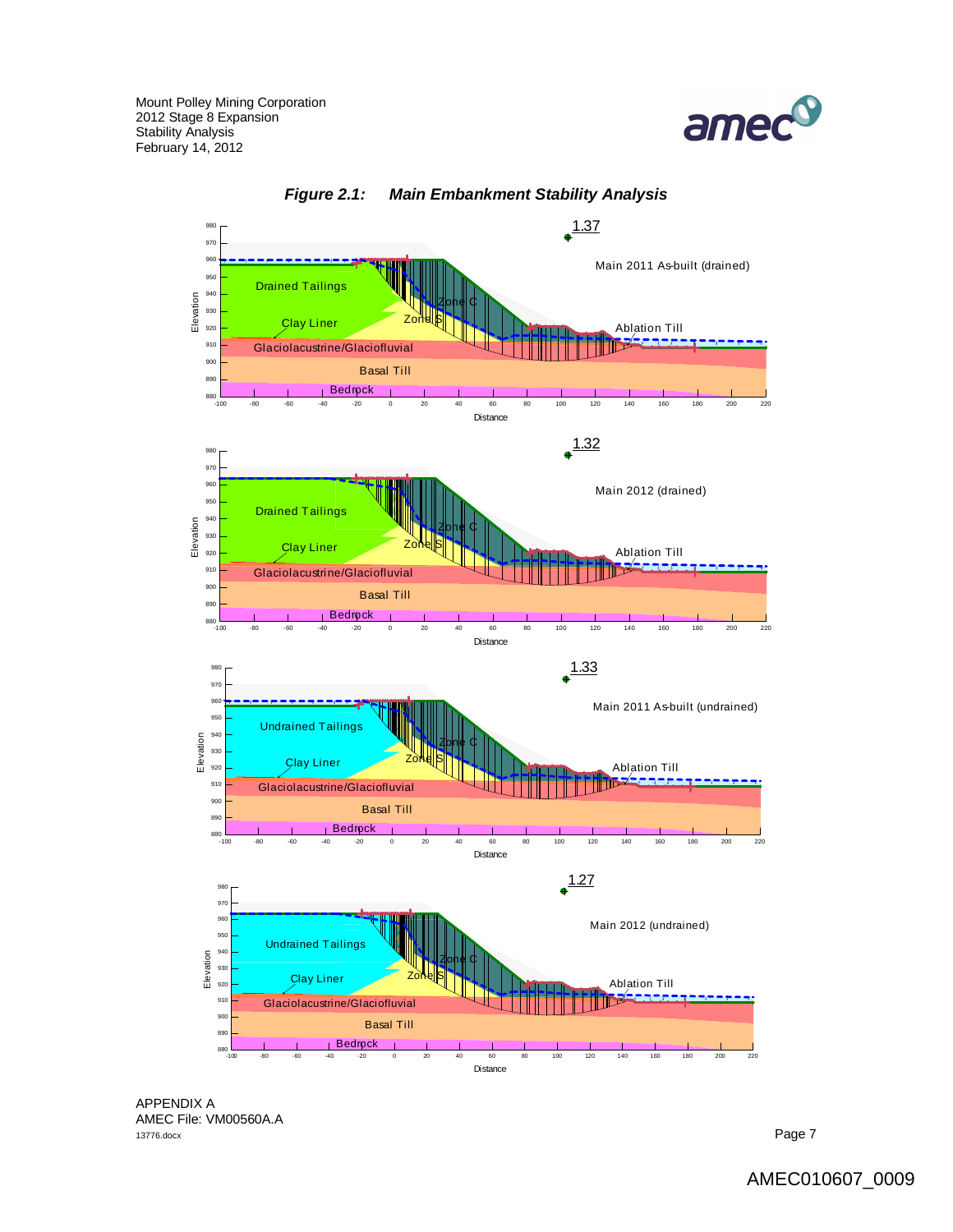



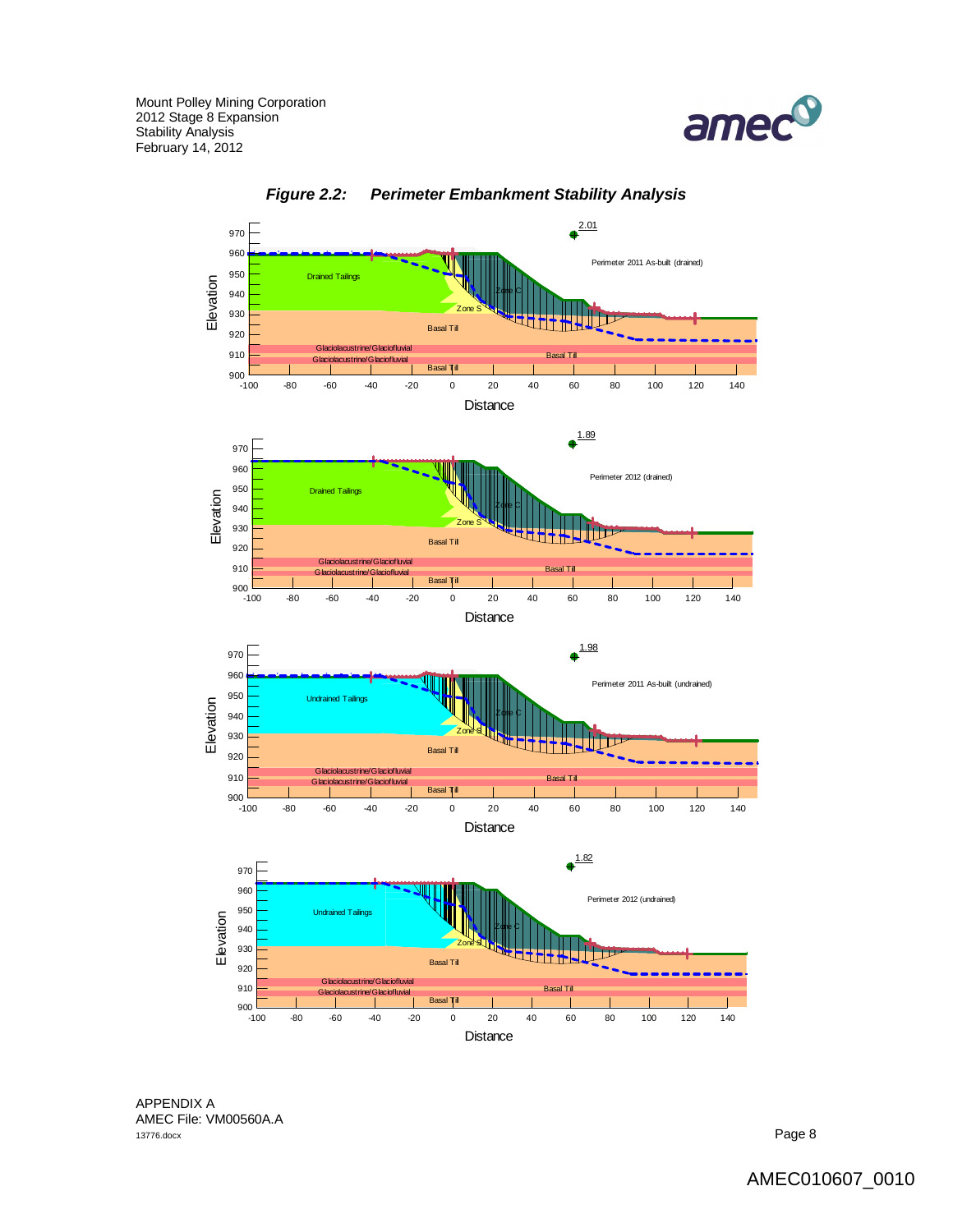



*Figure 2.3: South Embankment Stability Analysis*

APPENDIX A AMEC File: VM00560A.A<br>13776.docx 13776.docx Page 9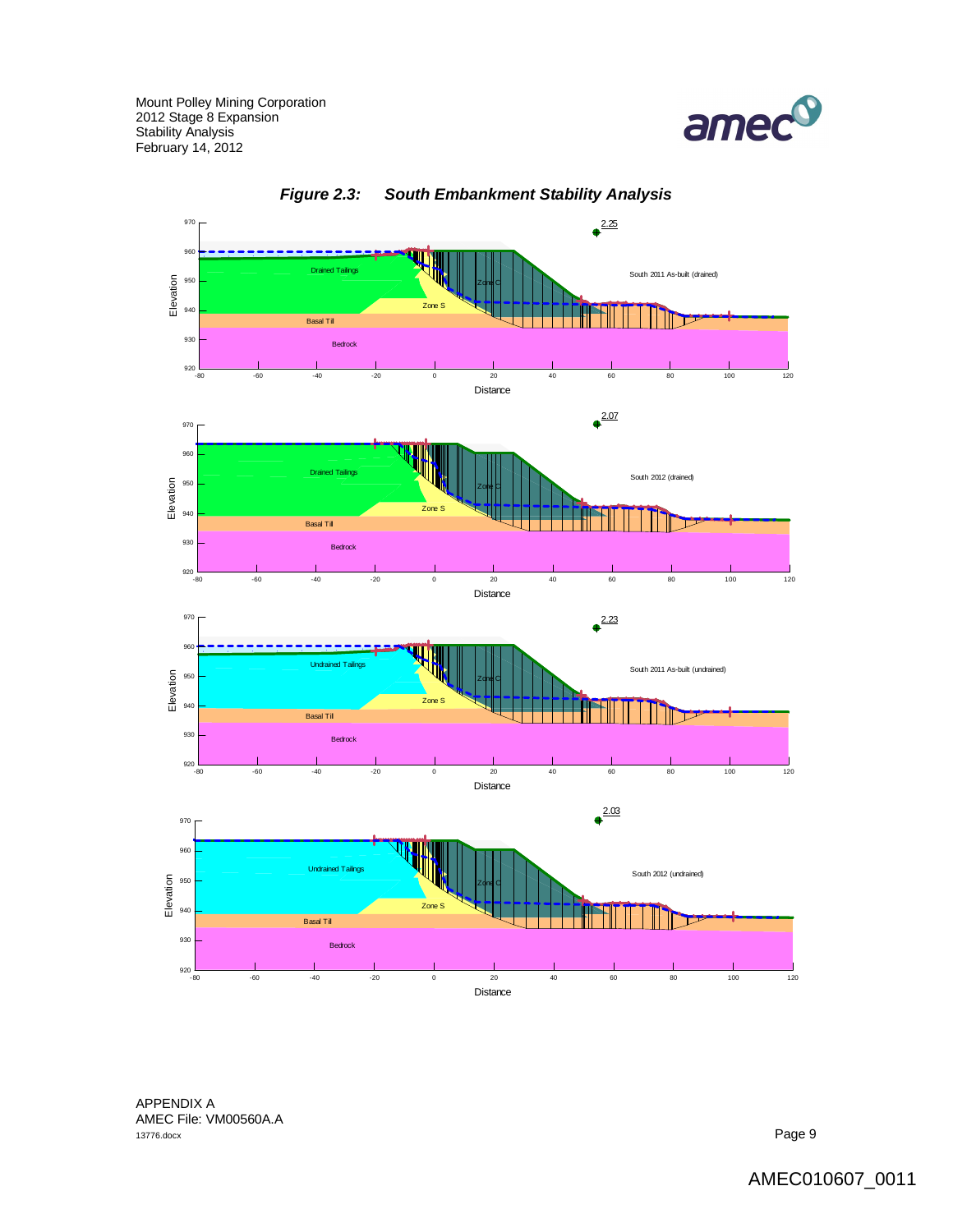



*Figure 2.4: Glaciolacustrine Sensitivity Analysis (Main Embankment)*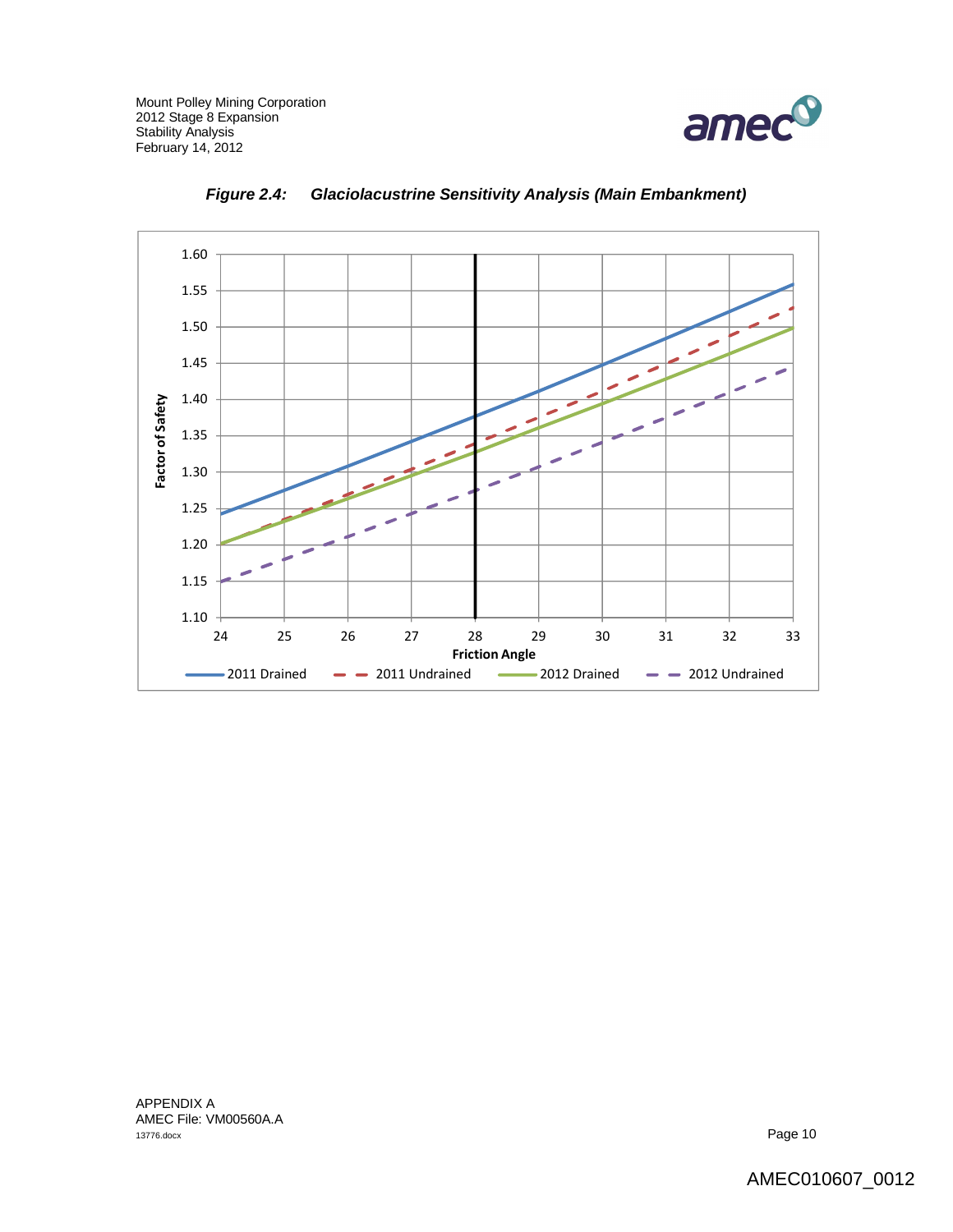